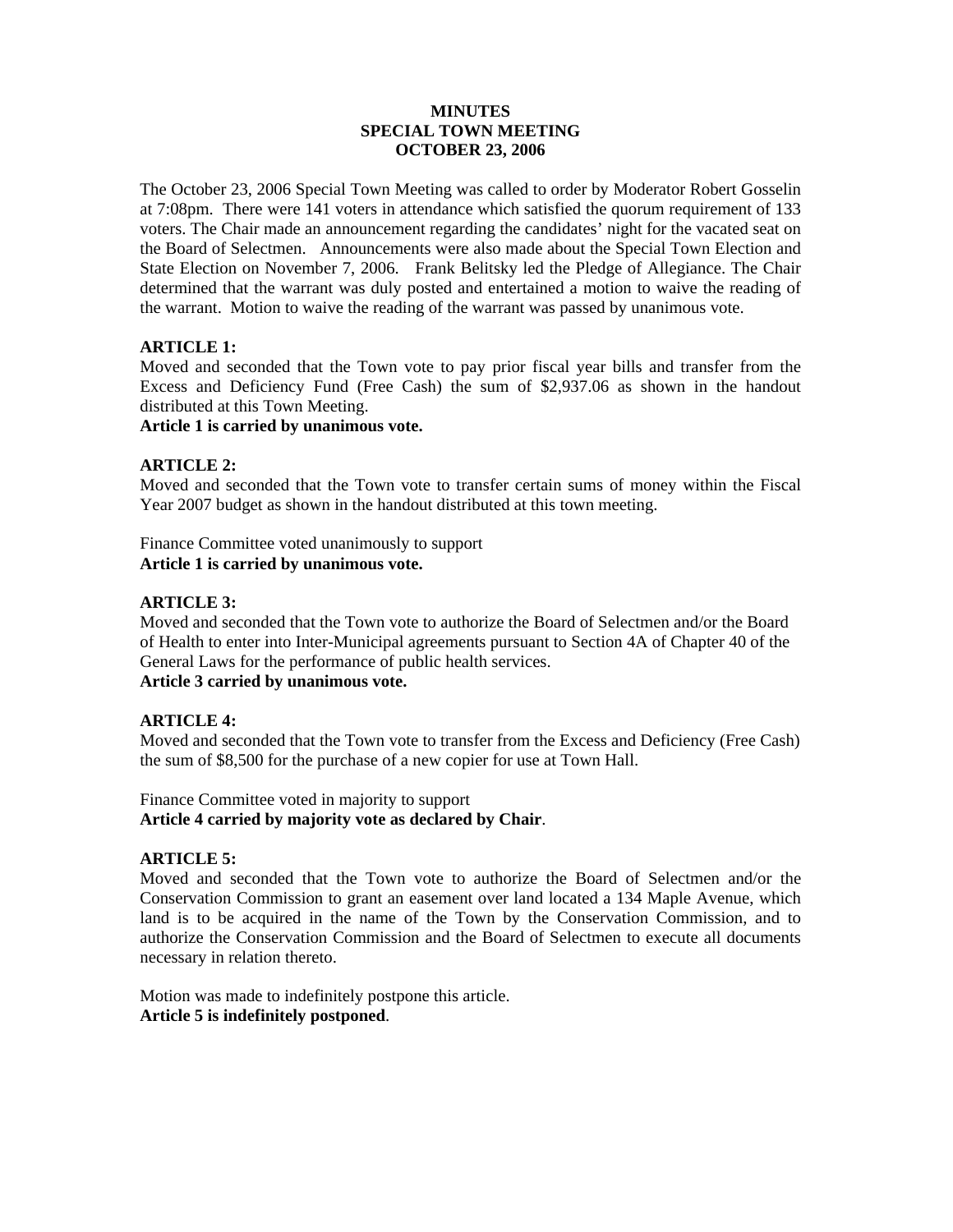## **ARTICLE 6:**

Moved and seconded that the Town vote to transfer from the Excess and Deficiency (Free Cash) the sum of \$52,000 to purchase and equip a new intermediate truck for use by the Highway Department.

Finance Committee voted unanimously to support **Article 6 is carried by majority vote** 

## **ARTICLE 7:**

Moved and seconded that the Town vote to transfer from the Excess and Deficiency (Free Cash) the sum of \$20,000 to purchase and equip two (2) new lawn mowers to maintain various town owned athletic fields and public properties.

Motion was made to indefinitely postpone this article. **Motion under Article 7 is indefinitely postponed.** 

## **ARTICLE 8:**

Moved and seconded that the Town vote to transfer \$16,833 from the Excess and Deficiency (Free Cash) to line item 2021 (Police Wages) for the purpose of funding the first year of the Groton Police Patrolmen's Association collective bargaining agreement with the Town.

Finance Committee voted unanimously to support **Article 8 carried by unanimous vote** 

## **ARTICLE 9:**

Moved and seconded that the Town vote to transfer \$87,750 from the Excess and Deficiency (Free Cash) to line item 2021 (Police Wages) for the purpose of funding the second year of the Groton Police Patrolmen's Association collective bargaining agreement with the Town.

Finance Committee voted unanimously to support **Article 9 carried by majority vote.**  As of 7:30 pm there were 170 voters in attendance

## **ARTICLE 10:**

Moved and seconded that the Town vote to transfer \$57,541 from line item 9020 of the Fiscal Year 2007 budget (health insurance) to the line items as shown in the handout distributed at this town meeting for the purpose of funding the first year of the Groton Town Hall & Library Employees collective bargaining agreement with the Town.

## **Article 10 carried by unanimous vote**

#### **ARTICLE 11:**

Moved and seconded that the Town vote to transfer from the Excess and Deficiency (Free Cash) the amount of \$2,500 to be expended by the Town Clerk for the purpose of updating the Groton Code Book.

Finance Committee voted unanimously to support **Article 11 carried by unanimous vote**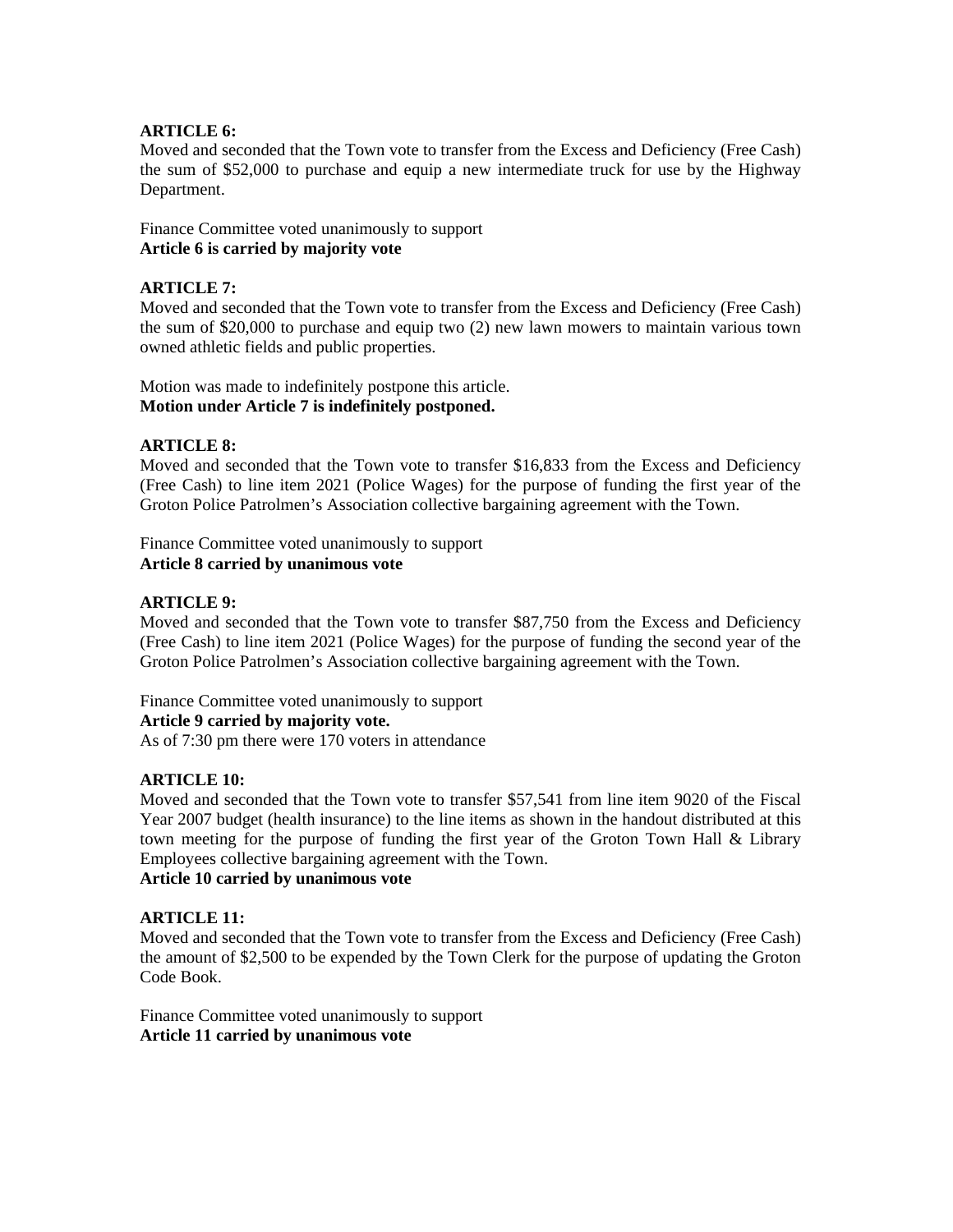### **ARTICLE 12:**

Moved and seconded that the Town vote to increase the maximum qualifying gross receipts for persons applying for a property tax deferral under M.G.L. Chapter 59, Section 5, Clause 41A from \$20,000 to \$40,000.

Finance Committee voted unanimously to support **Article 12 carried by unanimous vote.** 

## **ARTICLE 13:**

Moved and seconded that the Town vote to transfer from the Excess and Deficiency Fund (Free Cash) the amount of \$3,500 to be expended by the Board of Selectmen to pay for engineering and related costs for the Groton Residential Gardens Project.

Finance Committee voted by majority vote to support **Article 13 carried by majority vote** 

#### **ARTICLE 14:**

Moved and seconded that the Town vote to transfer from the Excess and Deficiency Fund (Free Cash) the amount of \$50,000 to be expended by the Planning Board to prepare design guidelines, a feasibility study, and proposed zoning changes for the possible redevelopment of the Station Avenue area in the Town Center.

Finance Committee voted unanimously to support Board of Selectmen voted 4 to 0 to support

Scott Wilson spoke on behalf of the Planning Board. Mr. Wilson informed voters that these funds would be used to pay for the engineering studies that are required now in order to understand what can be accomplished on this land; once the data is obtained then a comprehensive master plan can be constructed. He stated that this is a very important project for the town and urged voters to support this article. Selectman Cunningham commented that whoever will do a development on Station Avenue will want a master plan. The benefit of a master plan will benefit anyone who will be working in that area. Catherine Di Grazia made a motion to amend Article 14. Scott Wilson responded that the motion was not necessary and that the Planning Board cannot exceed \$50,000. As of 8 pm there were 203 voters in attendance.

Motion to amend: to add at the end of the main motion "*to apply any and all funds received from any Smart Growth Grant for Station Avenue Master Plan to offset said expenses"* 

Motion was seconded

Motion to amend carried by majority vote as declared by the Chair. The Chair asked if there were seven voters who wished to contest the ruling. There were only two voters who were willing to contest the ruling. The Chair did declare that the motion to amend did pass by majority vote.

**Article 14 is carried by majority vote.** 

**ARTICLE 15:**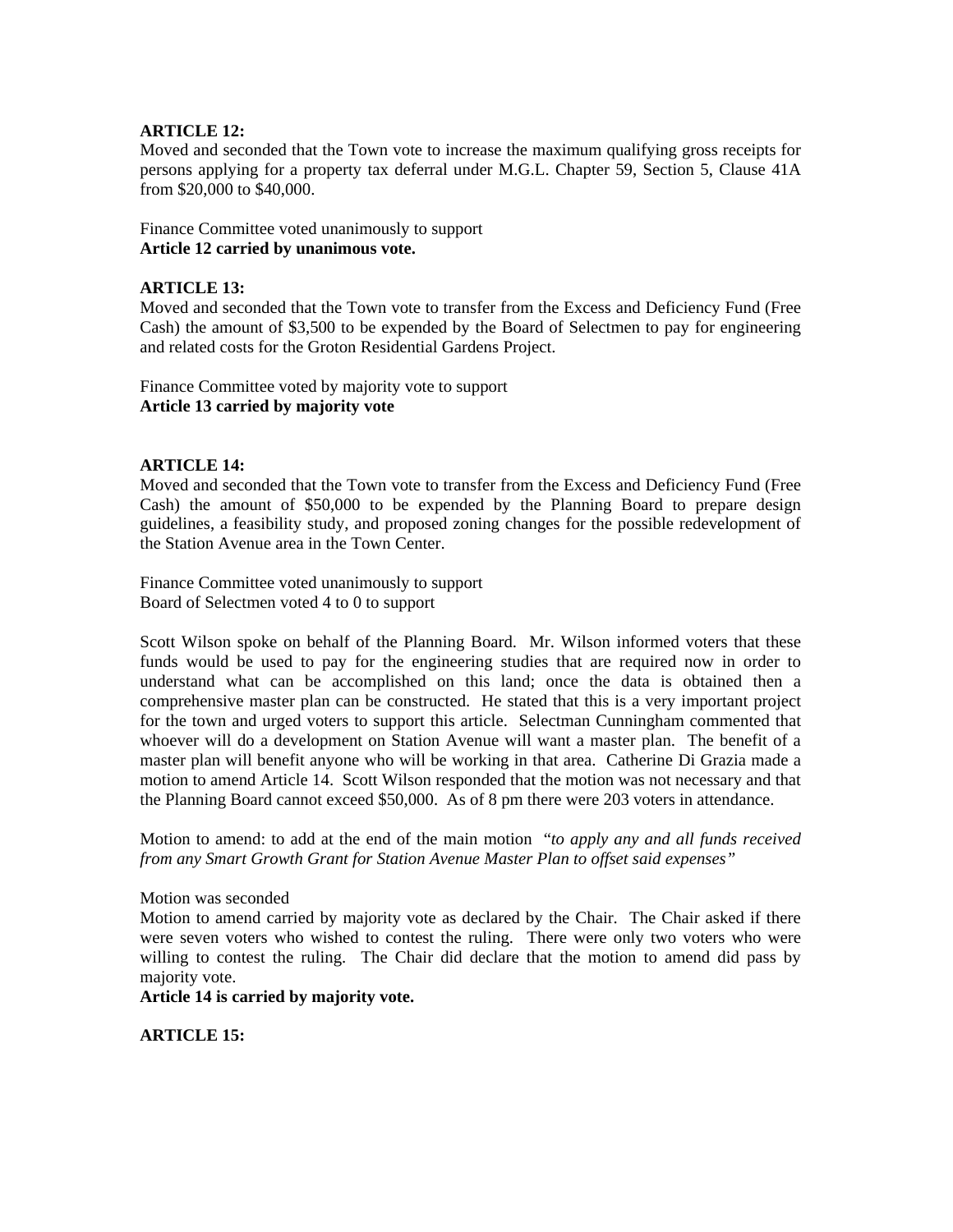Moved and seconded that the Town vote, pursuant to Massachusetts General Laws, Chapter 44B, Section 5, to appropriate the amount of \$18,500 from the Community Preservation Historic Resource Reserve to fund the Community Preservation Application 2006-02, "Chicopee School #7 Rehabilitation."

Richard Hughson Chair for the Community Preservation Committee delivered a status report. Highlights were: the Sargisson Beach Docks have been completed, the initial engineering design for Fitch's Bridge is complete and the closing for Surrenden Farms will occur on Dec. 19, 2006.

Board of Selectmen voted 2 to 2 on this article.

Finance Committee voted unanimously to oppose Article 15.

Richard Chilcoat, Trustee of Chicopee School spoke on this article. The current Chicopee School was constructed in 1833 and it's the only school that has retained its original features. The goal is to return the school to its educational function. A question was asked as to why two Selectmen voted against this article. Mihran Keosian responded that the cost was excessive and it outweighed the benefit. Donald Black, Trustee for the School and State Represantive Robert Hargraves commented this restoration is important and asked for support. Paula Martin made a motion to move the question. Motion was seconded.

### **Article 15 carried by majority vote**.

#### **ARTICLE 16:**

Moved and seconded that the Town vote, pursuant to Massachusetts General Laws, Chapter 44B, Section 5, to appropriate the amount of \$16,400 from the Community Preservation Historic Resource Reserve to fund the Community Preservation Application 2006-03, "Historic Documents Preservation Project."

Board of Selectmen voted unanimously to support Finance Committee voted unanimously to support **Article 16 carried by unanimous vote** 

## **ARTICLE 17:**

Moved and seconded that the Town vote, pursuant to Massachusetts General Laws, Chapter 44B, Section 5, to appropriate the amount of \$18,000 from the Community Preservation Historic Resource Reserve to fund the Community Preservation Application 2006-05, "Groton Community Wide Preservation Project."

Finance Committee voted 5 opposed with 1 abstention **Article 17 carried by majority vote** 

#### **ARTICLE 18:**

Moved and seconded that the Town vote, pursuant to Massachusetts General Laws, Chapter 44B, Section 5, to appropriate the amount of \$25,000 from the Community Preservation Open Space Reserve to fund the Community Preservation Application 2006-06, "Norris Property."

Finance Committee voted unanimously to support **Article 18 carried by majority vote** 

## **ARTICLE 19:**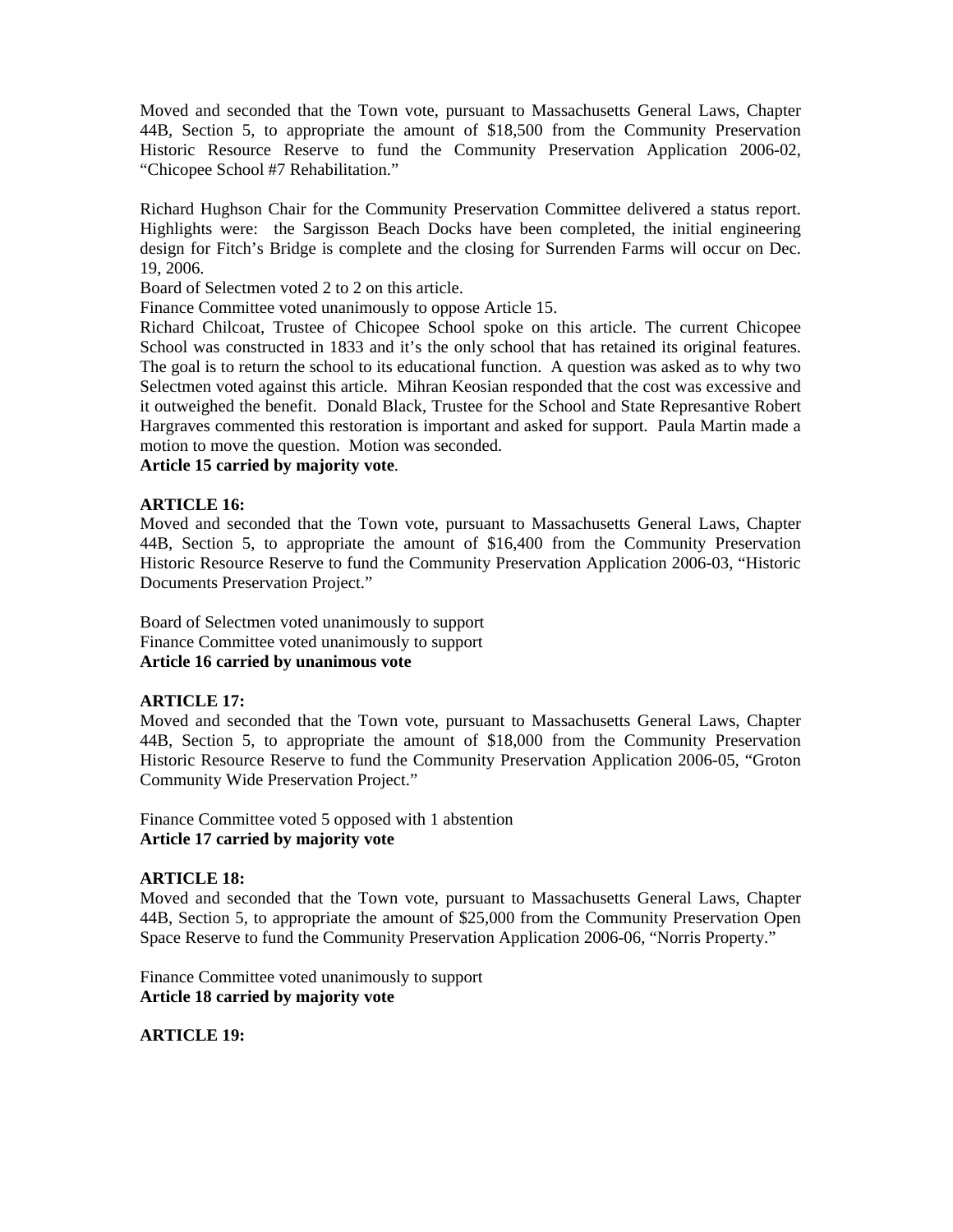Moved and seconded that the Town vote, pursuant to Massachusetts General Laws, Chapter 44B, Section 5, to appropriate the amount of \$1,500 from the Community Preservation Open Space Reserve to fund the Community Preservation Application 2006-09, "Wharton Plantation Foot Bridges."

Finance Committee voted unanimously to support **Article 19 carried by unanimous vote** 

## **ARTICLE 20:**

Moved and seconded that the Town vote, pursuant to Massachusetts General Laws, Chapter 44B, Section 5, to appropriate the amount of \$3,500 from the Community Preservation Historic Resource Reserve to fund the Community Preservation Application 2006-10, "Prescott School Application for National Historic Register Designation."

Finance Committee voted 1 favor 2 opposed with 3 abstentions.

Heather Bee spoke on this article on behalf of several parent volunteers. The committee came together about a year ago and had the idea of a five year plan for Prescott School to rehabilitate the facility. Unfortunately there is no clear plan as to what the building will be used in the future so the efforts were redirected for a shorter term. The \$3,500 covers the costs for a professional consultant. Alvin Collins commented that once the building is placed on the Historic Register, the Historic District Commission has the authority as to what gets done to the building. More discussion followed.

**Article 20 carried by majority vote** 

## **ARTICLE 21:**

Moved and seconded that the Town vote, pursuant to Massachusetts General Laws, Chapter 44B, Section 5, to appropriate the amount of \$50,000 from the Community Preservation FY07 Budget Reserve to fund Community Preservation Application 2006-11, "Lost Lake Fire Station Basketball Court."

Finance Committee voted by majority vote to support (5 in favor 1 opposed)

Board of Selectmen voted 3 to 1 to support.

Donald Black, Parks Commissioner, spoke on behalf of this article. He stated that the original basketball court was dedicated in memory of George and Agnes Ryder. George Ryder was the founding father of little league baseball in Groton. Agnes was a friend, social worker and confidante to many. There are approximately 211 families within walking distance to this facility. He asked for the voters' support on this article. Richard Hewitt commented that there should be some limitations on where Community Preservation Act funds go. As of 9:25 pm there were 148 voters in attendance. The Building Committee voted unanimously to support this article. Jeffrey Wilson commented that CPA funds should not be utilized for a project such as this. It was reiterated that recreation is part of the CPA.

**Article 21 carried by majority vote**

## **ARTICLE 22:**

Moved and seconded that the Town vote to transfer from the Excess and Deficiency (Free Cash) \$450,000 to be added to the sum already on deposit in the Capital Stabilization Fund.

Finance Committee voted unanimous support **Article 22 carried by unanimous vote**